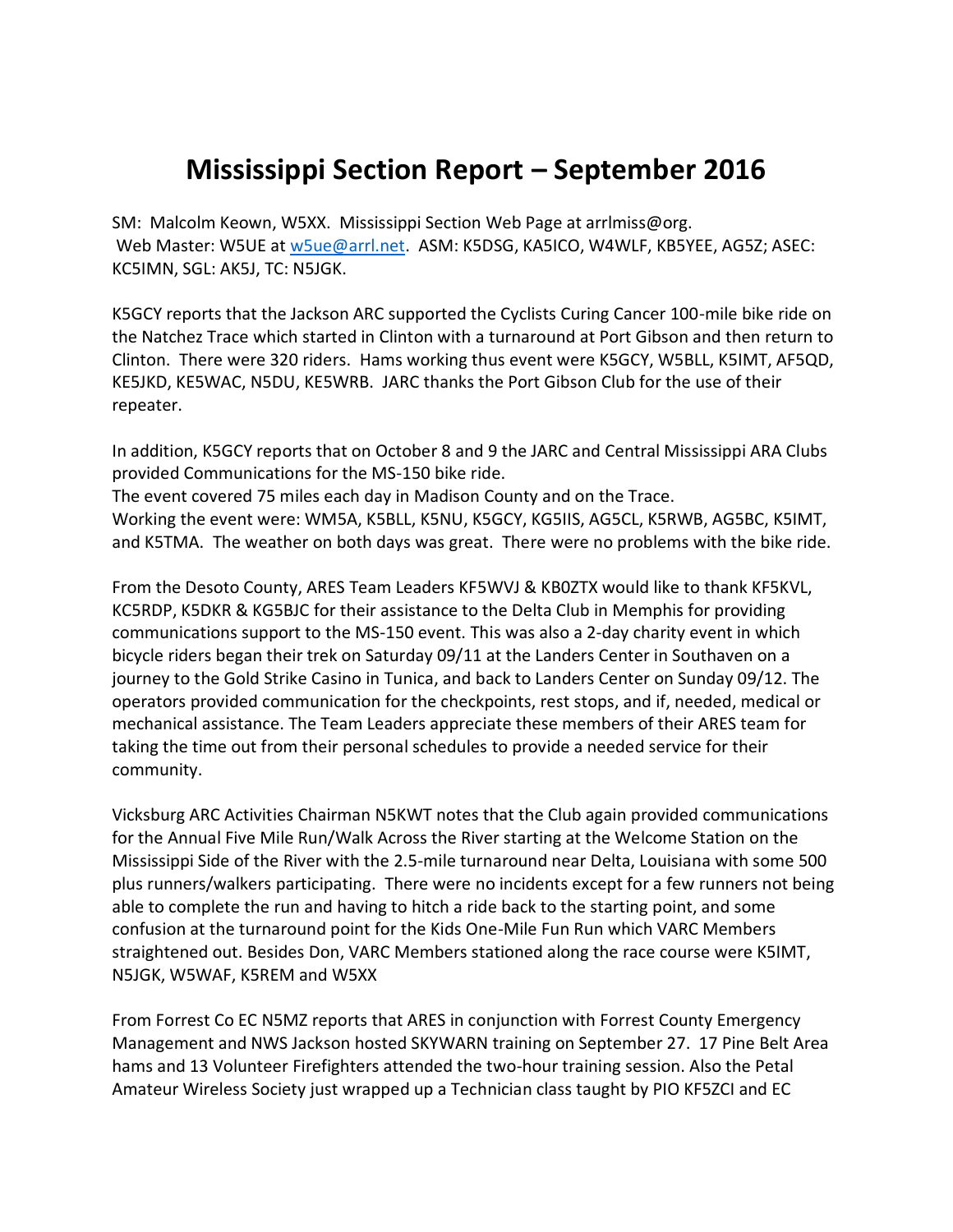N5MZ which added 7 new hams in the area. In addition, congratulations to Forrest Co PIO KF5ZCI who upgraded to Extra Class

All the details for the 2016 Mississippi QSO Party have been wrapped up except making and presenting the plaques. K4BB was so excited about winning the Georgia First Place Certificate that he put a write up on the MSQP in the North Fulton Amateur Radio League Newsletter! You never know where the PR is coming from.

On your short range calendar pencil in October 15 for the 2016 ARRL Day in the Park in Columbia (POC:AF5NG), November 11-12 for the Jackson County Hamfest in Ocean Springs at the St. Martin Community Center

(POC: K5MOZ), December 10 for the Poplarville Hamfest at the Pearl River County EOC (POC: K5RDA), and January 27-28 for the Capital City Hamfest at the Trademart in Jackson (POC: K5GCY).

The listings below for New Mississippi Hams, New ARRL Members, and License Upgrades are for August and September. The August listings were delayed because of an IT problem at ARRL Headquarters, and thus we have listings below for two months.

Welcome to the following new Hams in Mississippi in August: AG5GN, Christopher – Hattiesburg; KG5OVG, Amanda – Byhalia; KG5OVJ, Steven – Gulfport; KG5OVK, Dujwanice – Biloxi; KG5OVO, William – Yazoo City; KG5OVP, Jared – Satartia; KG5OVR, Charles – Vicksburg; KG5OVS, Stephen – Carthage; KG5OVT, Steven – Southaven, KG5OVV, Blake – Dennis; KG5OVX, Larry – Biloxi; KG5OYY, Joe – Columbus; KG5OZJ, Elizabeth – Aberdeen; KG5OZY, Richard – Meridian; KG5PAE, Michael – Jackson; KG5PBJ, Edward – Walls; and KG5PBK, Lucas – Coldwater;

Welcome to the following new Hams in Mississippi in September: KG5PEA, Jeffrey – Corinth; KG5PIB, Michael – Ocean Springs; KG5PIF, Bobby – Corinth; KG5PIU, Keith – Collins; KG5PLG, Harold – Hattiesburg; KG5PLH, Wendell – Hattiesburg; KG5PLJ, John – Morton; KG5PND, Neal – Seminary; KG5POZ, Carl – Petal; KG5PPA, Kaleb – Petal; KG5PPB, Jeffrey – Ellisville; KG5PPC, Arthur – Purvis; KG5PPD, Marvin – Waynesboro; and KG5PPE, Mortrai – New Augusta.

Invite one of these new Hams to your next Club Meeting!

Also welcome to the following new ARRL Members in August: KE5CAO, Charles – Ocean Springs; N5DHS, Joe – French Camp; AG5FG, Andrew – Horn Lake; AG5GN, Christopher – Hattiesburg; WB5JHC, William – Biloxi; N5MWX, Jerry – Madison; KC5NHP, David – Natchez; KG5OAH, George – Oak Vale; KG5OAS, Paul – Brandon; KG5OVR, Charles – Vicksburg; W5OYK, Ike – Saltillo; AG5Q, Esteban – Ocean Springs; KB8VND, Robert – Ocean Springs; N5XXX, Billy Bob – Brandon; and N5ZNQ, Sherita – Brandon.

Also welcome to the following new ARRL Members in September: KF5EJI, Eugene – Columbus; KI6GQN, John – Batesville; KG5NUB, Phillip – Waynesboro; KG5PEA, Jeffrey – Corinth; KF5QPY,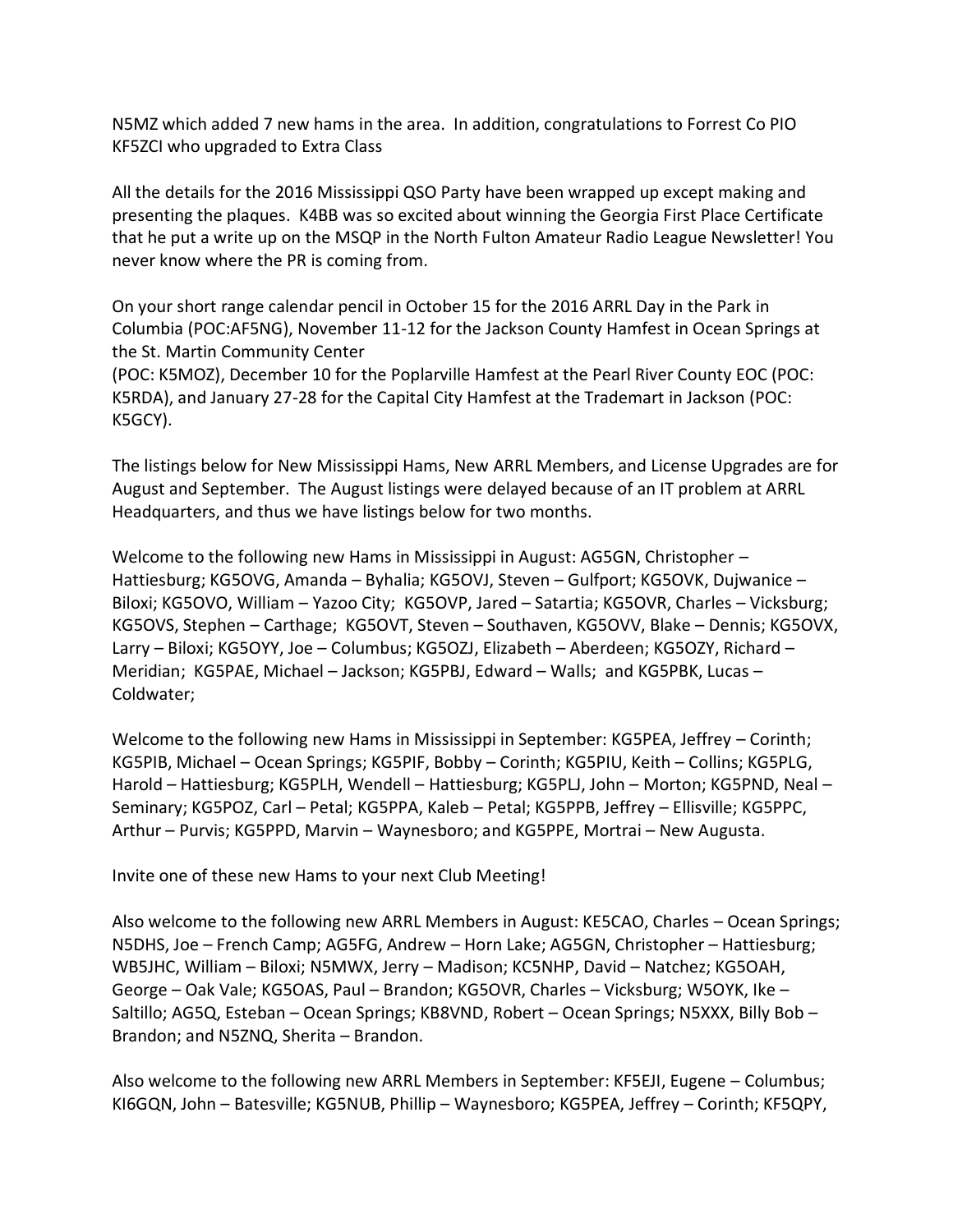D'Lee – Meridian; N5WTH, William – Carthage; KF5VPD, Edwin – Madison; KF5VPG, Corley – Madison; and WA5XX, Todd – Madison.

As of September 30 ARRL Membership in Mississippi was 1,083 down 13 from the last report on August 31. The dues increase is still taking its toll. Hopefully, this will stop on January 1.

And last but not least welcome to KC5IMN as ASEC. K1REZ had to retire from being SEC due to health problems.

Congratulations to the following on their upgrades in August: KG5AWM, Patrick – Lauderdale; KC5BCI, Jay – Clinton; KG5ERY, Maurice – Pontotoc; KG5EVW, Billy – De Kalb; KE5HYT, Bryan – Rienzi; KG5IAX, Ted – Hickory; N5KWQ, Jon – Jackson; KG5LRE, Joseph – Pontotoc; and KG5RE, Wayne – Jackson.

Congratulations to the following on their upgrades in September: KG5CJA, Kenneth – Fulton; KG5JAW, Brooke – Brandon; KG5NUC, Chris – Ellisville; KG5OGJ, Ricky – Walnut; KG5PIK, Richard – Olive Branch; K5RDN, Michael – Hattiesburg; KD4URX, David – Petal; and KF5ZCI, Bill – Petal.

SEC/DEC Reports for September 2016: KC5IMN (SEC/WC MS), KB5VE (SE MS)

EC Reports for September 2016: WM5A (Rankin), KE5BSB (Itawamba), WB5CON (Alcorn), AE5FK (Walthall), KF5IAY (Carroll and Montgomery), KC5IIW (Scott), KC5IMN (Copiah, Hinds, Madison), N5KDA (Adams), N5LJC (Marion), K5MOZ (Jackson), N5MZ (Forrest), WX5N (Prentiss), KE5MIS and KD5NDU (Yalobusha), KF5MWE (Clarke), AF5PO (Tishomingo), N5SP (Lamar), WA5TEF (Lee), KF5WVJ (DeSoto), N5ZNT (Franklin, Lincoln, Wilkinson), KB0ZTX (Marshall)

Club Newsletter/Reports (Editor): Mississippi Coast ARA Splatter (KB9ZR) and the Meridian ARC Spark Gap (W5MAV).

Regret to report the passing of KJ5V of Hollandale. M.P. was a regular checkin to the MSPN for many years and a very active community leader.

Also regret to report the passing or W5UTH of Greenville, who was in the radio communications business in the Delta for many years.

HF Net Reports - sessions/QNI/QTC (Net Manager)

Magnolia Section Net 30/914/7 (K5DSG)

MPP HF Net 2/10/0 (W5DIX)

MS Baptist Hams Net 2/4/0 (WF5F)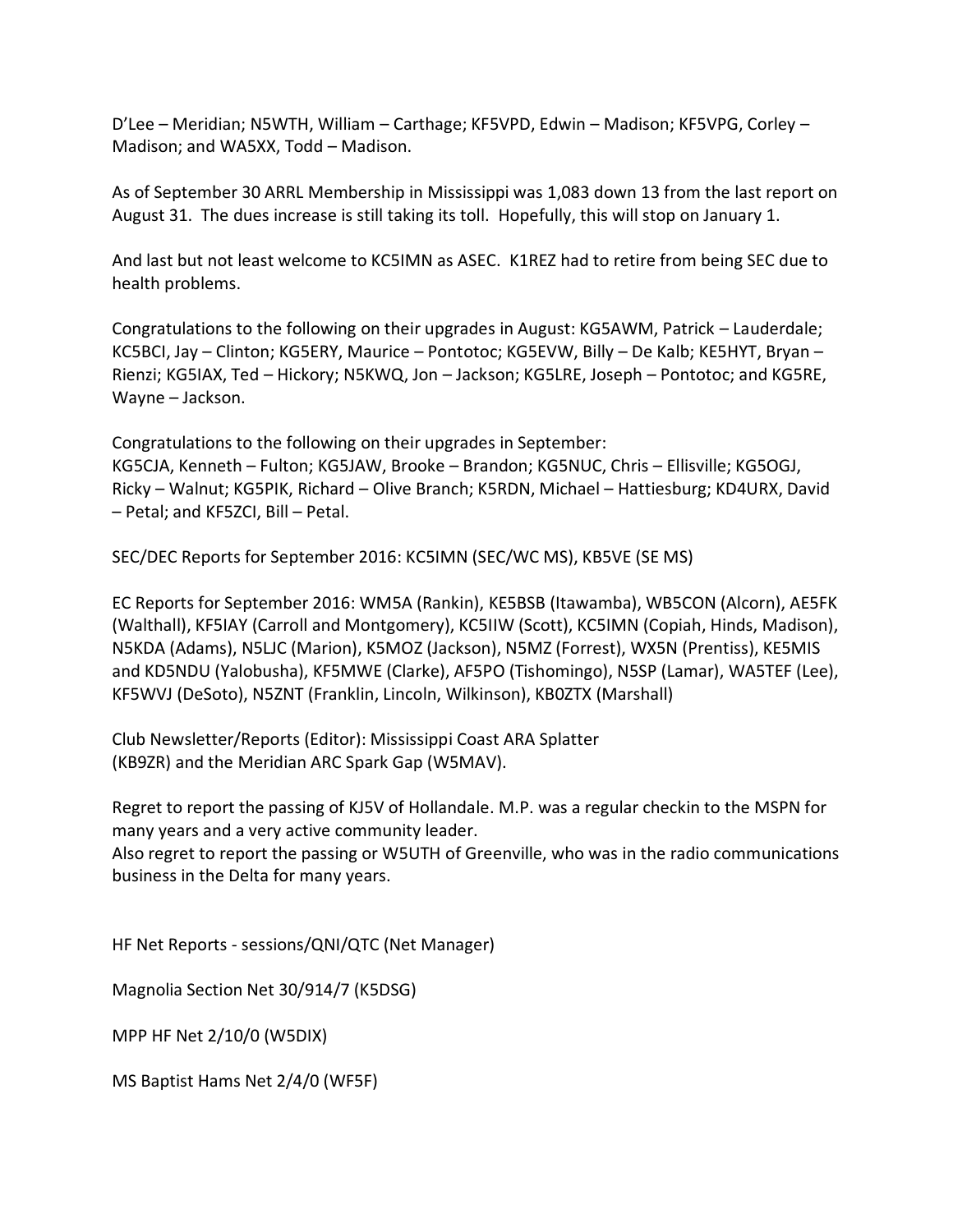MSPN 30/1789/16 K5NRK

VHF Net Reports - sessions/QNI/QTC (Net Manager)

Alcorn County ARES 4/72/0 (WB5CON)

Bluff City Emergency Net 4/61/0 (N5KDA)

Booneville and Prentiss County Weekly Net 4/67/0 (WX5N)

Capital Area Em Net 4/48/0 (K5XU)

DeSoto County Emergency Training and Information Net 4/86/0 (KF5WVJ/N5PYQ)

Hattiesburg ARC Emergency 2M Net 4/59/0 (K5TLL)

Hattiesburg 2M Simplex Net 1/12/0 (K5TLL)

Hattiesburg ARC 10M Simplex Net 3/36/0 (K5TLL)

Itawamba County ARES Net 4/76/0 KE5BSB

Jackson County Em Net 6/122/0 (K5MOZ)

Lowndes County ARC Net 4/45/0 (KF5AZ)

Marion County HRC 4/24/0 (N5LJC)

MDXA Net 4/47/0 (N5GD)

Metro Jackson ARES Net 4/37/0 (AE5SK)

MPP 2M Net 4/43/0 (W5DIX)

MS Coast Em Services, WX, Training, and Tech Net 4/53/0 (KB9ZR)

MLEN 4/34/0 (K5NRK)

Northeast MS Skywarn Net 4/12/0 (WA5TEF)

Olive Branch ARC Net 16/99/0 (KF5QGF)